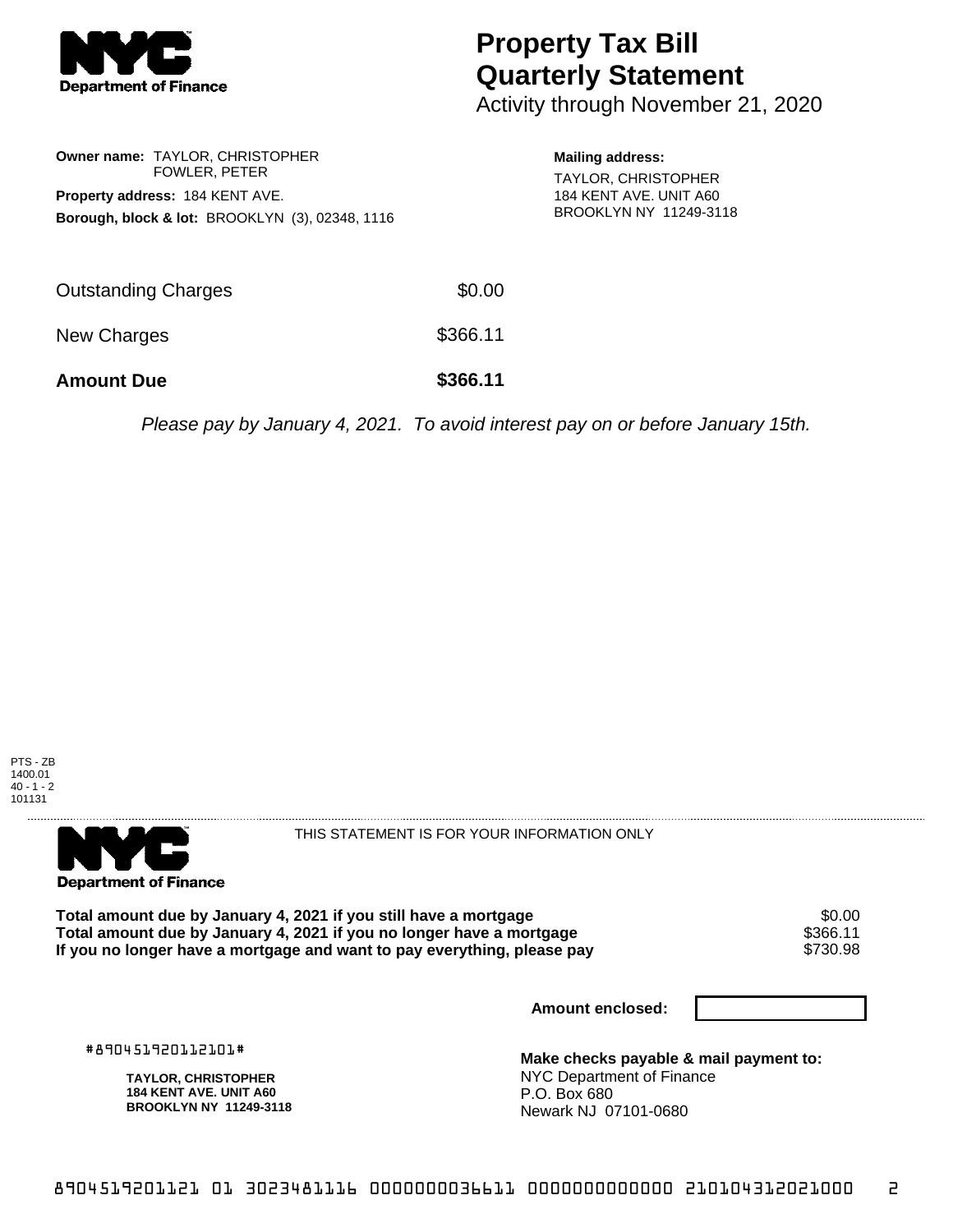

| <b>Billing Summary</b>                                                                                | <b>Activity Date Due Date</b> |                     | Amount       |
|-------------------------------------------------------------------------------------------------------|-------------------------------|---------------------|--------------|
| Outstanding charges including interest and payments                                                   |                               |                     | \$0.00       |
| <b>Finance-Property Tax</b>                                                                           |                               | 01/01/2021          | \$385.61     |
| <b>Adopted Tax Rate</b>                                                                               |                               |                     | $$-19.50$    |
| <b>Total amount due</b>                                                                               |                               |                     | \$366.11     |
| <b>Tax Year Charges Remaining</b>                                                                     | <b>Activity Date</b>          | <b>Due Date</b>     | Amount       |
| <b>Finance-Property Tax</b>                                                                           |                               | 04/01/2021          | \$385.61     |
| <b>Adopted Tax Rate</b>                                                                               |                               |                     | $$-19.50$    |
| Total tax year charges remaining                                                                      | \$366.11                      |                     |              |
| If you pay everything you owe by January 4, 2021, you would save:                                     | \$1.24                        |                     |              |
| How We Calculated Your Property Tax For July 1, 2020 Through June 30, 2021                            |                               |                     |              |
|                                                                                                       |                               | Overall             |              |
| Tax class 2 - Residential More Than 10 Units                                                          |                               | <b>Tax Rate</b>     |              |
| Original tax rate billed                                                                              |                               | 12.4730%            |              |
| New Tax rate                                                                                          |                               | 12.2670%            |              |
| <b>Estimated Market Value \$215,967</b>                                                               |                               |                     |              |
|                                                                                                       |                               |                     | <b>Taxes</b> |
| <b>Billable Assessed Value</b>                                                                        |                               | \$76,061            |              |
| J-51 Alteration                                                                                       |                               | $-57,140.00$        |              |
| <b>Taxable Value</b>                                                                                  |                               | \$18,921 x 12.2670% |              |
| <b>Tax Before Abatements and STAR</b>                                                                 |                               | \$2,321.04          | \$2,321.04   |
| J51 Abatement                                                                                         |                               |                     | $$-817.60$   |
| Annual property tax                                                                                   |                               |                     | \$1,503.44   |
| Original property tax billed in June 2020<br><b>Change In Property Tax Bill Based On New Tax Rate</b> | \$1,542.44<br>$$ -39.00$      |                     |              |

**NEW LAW:** To learn about Local Law 147, which requires residential buildings with three or more units to create a policy on smoking and share it with current and prospective tenants, visit www.nyc.gov/health/tobaccocontrol.

## **Home banking payment instructions:**

- 1. **Log** into your bank or online bill pay website.
- 2. **Add** the new payee: NYC DOF Property Tax. Enter your account number, which is your boro, block and lot, as it appears here: 3-02348-1116 . You may also need to enter the address for the Department of Finance. The address is P.O. Box 680, Newark NJ 07101-0680.
- 3. **Schedule** your online payment using your checking or savings account.

## **Did Your Mailing Address Change?** If so, please visit us at **nyc.gov/changemailingaddress** or call **311.**

When you provide a check as payment, you authorize us either to use information from your check to make a one-time electronic fund transfer from your account or to process the payment as a check transaction.